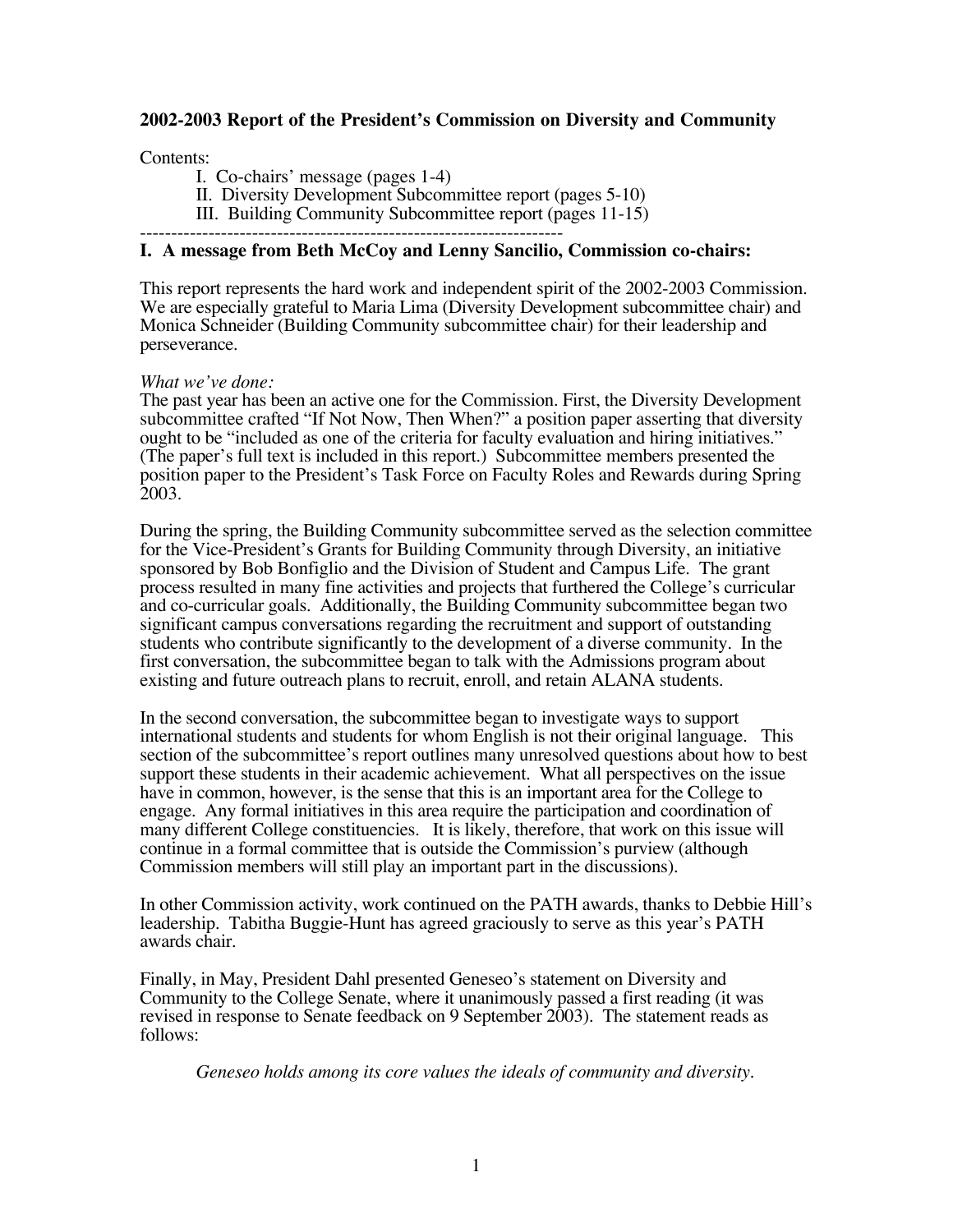*Our community is defined as a group of faculty, students and staff who live and work together at Geneseo because they share common goals that are based on the ideals of higher education rooted in the liberal arts.*

*Although they share common goals, the members of the Geneseo community also differ in many ways. Diversity at Geneseo is defined in part as differences in individuals that are manifested in their race, ethnicity, national origin, language heritage, world-view, religion, gender, sexual orientation, class, physical ability, learning style, geographic background, mental health, age, and relationship status.*

*Geneseo recognizes that the individuals who make up our community bring to it unique perspectives and knowledge that contribute to its richness and vibrancy.*

*Because Geneseo also holds educational excellence among its core values, it recognizes that its progress as a community toward such excellence is predicated on its ability to embrace both the diversity of its members and the vigorous exchange of their ideas.*

*Geneseo calls all members of our community to share responsibility for the ongoing work of continually recreating a sense of inclusion, belonging, and empowerment, so that together we will achieve our individual and collective aims, and experience the intellectual liberation that is at the heart of the educational enterprise.*

This important public presentation of the statement was the culmination of several years of writing, revising, and discussion among multiple College constituencies, including Central Council.

#### *Where we'd like to go from here:*

In the 15 August 2003 Chronicle of Higher Education,  $1$  Robert Shireman criticizes colleges and universities who see "diversity" as a matter of adding certain cosmetic details (e.g., courses, administrators) with the goal of having diversity eventually go away as a critical campus issue. As an alternative, Shireman recommends campus initiatives that, to borrow law professor Martha Nussbaum's words, exercise the institution's "capacity for critical examination of oneself and one's traditions" (B12). "If [critical examination] is the goal," Shireman continues, "how does the curriculum help obtain it?"

How does a student's own background affect his readiness for the curriculum? Which students is the curriculum reaching effectively, and which might require a different approach? Institutions should help students from various backgrounds find themselves in the curriculum, affirming their identity, but then move all students toward a common connection to humanity as a whole" (B12)

Questions such as these are commensurate with Geneseo's own Mission and Goals. They also echo the kinds of questions that Ohio University's Christine Taylor asked of Geneseo staff, faculty, and administrators, and they are ones that apply to facets of College life beyond the curriculum. Indeed, at this crucial stage of Geneseo's development as a campus committed centrally to diversity, "critical examination of oneself and one's traditions" must be extended to all College activities, including disciplinary and departmental traditions and outcomes.

Towards these ends, we recommend that the following areas be considered for this year's Commission: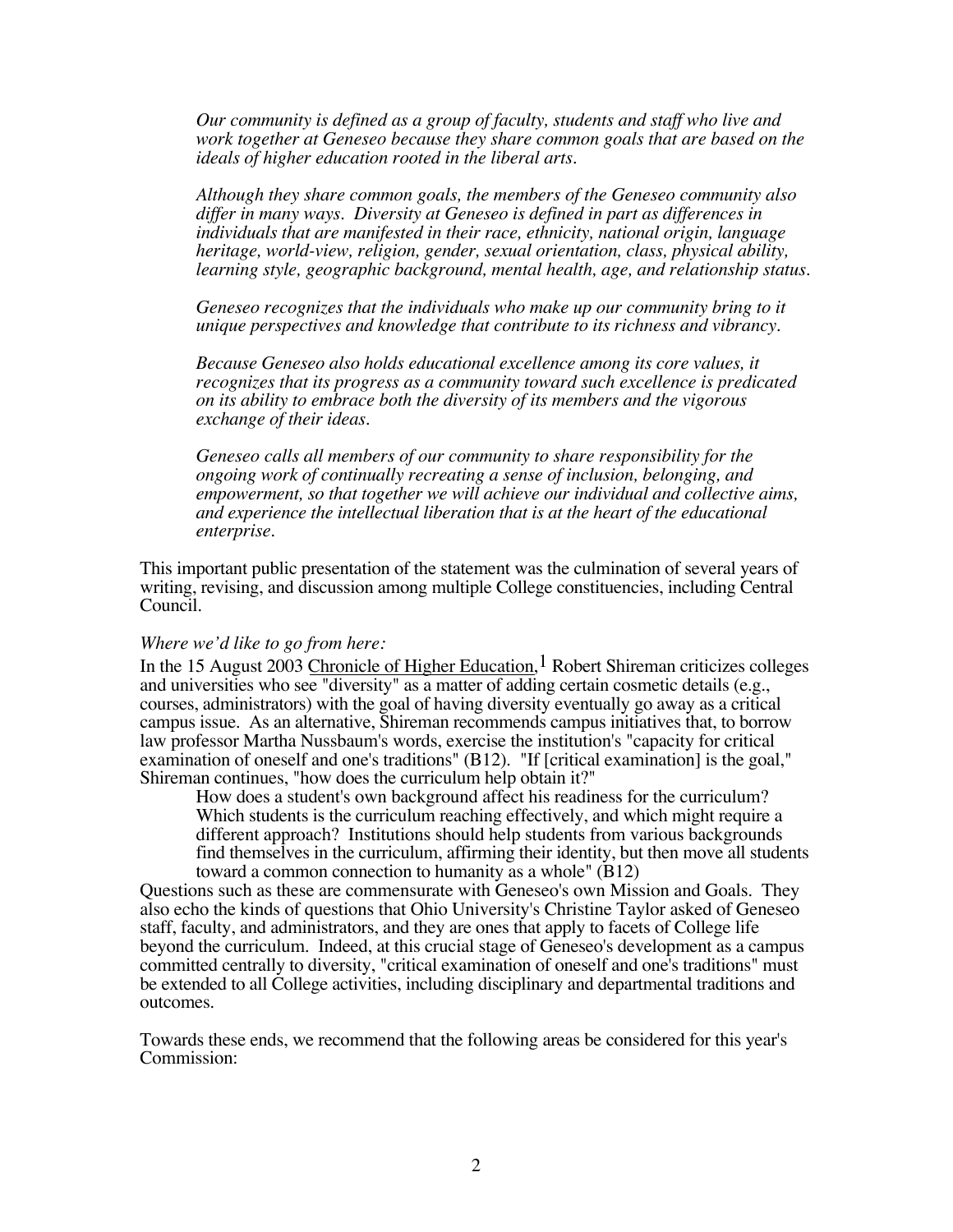1. We advocate that the Building Community subcommittee continue to work with Admissions in order to better understand how the admissions process works. In addition to the well-formulated questions articulated in the subcommittee's report, we suggest adding the following questions: *What are Admissions' goals for recruiting and enrolling a diverse student body? How are these goals measured? What are all the avenues through which students enter the college? What are the criteria by which each avenue is evaluated? How are they supported and do they factor in to Admissions' goals for recruiting and enrolling a diverse student body?*

2. We recommend that Ohio University's Christine Taylor return to Geneseo to work specifically with Admissions and the Roles and Rewards Task Force. Taylor seems to be especially skilled not only at helping us to raise keen critical questions but also at encouraging us to make concrete plans for transforming those questions into action.

3. We recommend that research continue on campus climate for various College constituencies. Rose-Marie Chierici and Zhiming Zhao have established an important baseline for such research; continuing such research, however, is too labor-intensive for faculty without the time afforded by course release. Other options, then, must explored. For example, could the Office of Institutional Research, with its resources and expertise, take the lead on this work? After all, we need answers to increasingly complex questions. President Dahl has identified gender as one important area of campus climate that needs to be researched. Additionally, it is also time for new research to be done in response to a question that both Christine Taylor and Robert Shireman raise: *What does it feel like as a student to be here?* Where Shireman, in particular, goes with this question is worth serious consideration:

At one campus I visited, a thoughtful student asked, "When will this be my campus, instead of someone else's campus that is trying to be a welcoming place for me?" In too many cases, the work that we have all done to deal with the issue of diversity has been much too shallow. Ethnic theme parties, films, and guest speakers can be important symbols, but they are a small part of what influences the campus climate" (B12*).*

We would like to emphasize that our inclusion of this quote does NOT minimize or criticize the important advancement that Geneseo has made in establishing the campus as a welcoming place. Rather, we include this quote because it drives home that welcoming-ness is only the starting block. It is not the finish line where diversity is concerned. In fact, we need to emphasize that there *is no finish line*. Rather, a commitment to diversity, to again borrow Nussbaum's words, means unceasing exercise of every campus member's "capacity for critical examination of oneself and one's traditions." With the information that it can provide, an office such as that of Institutional Research can spur the College to keep that critical examination as central to its mission, in each decision, large and small.

4. We suggest that a Commission subcommittee be specifically appointed to collaborate with the Teaching and Learning Center. In particular, we suggest that this collaboration take on two projects:

a. Produce a series of interdepartmental faculty roundtable discussions about the rewards and challenges of engaging diversity in the classroom.

b. Disseminate the AAHE's "Seven Principles for Good Practice in Undergraduate Education" among all departments. Organize a series of forums among campus constituencies in order to generate discussion about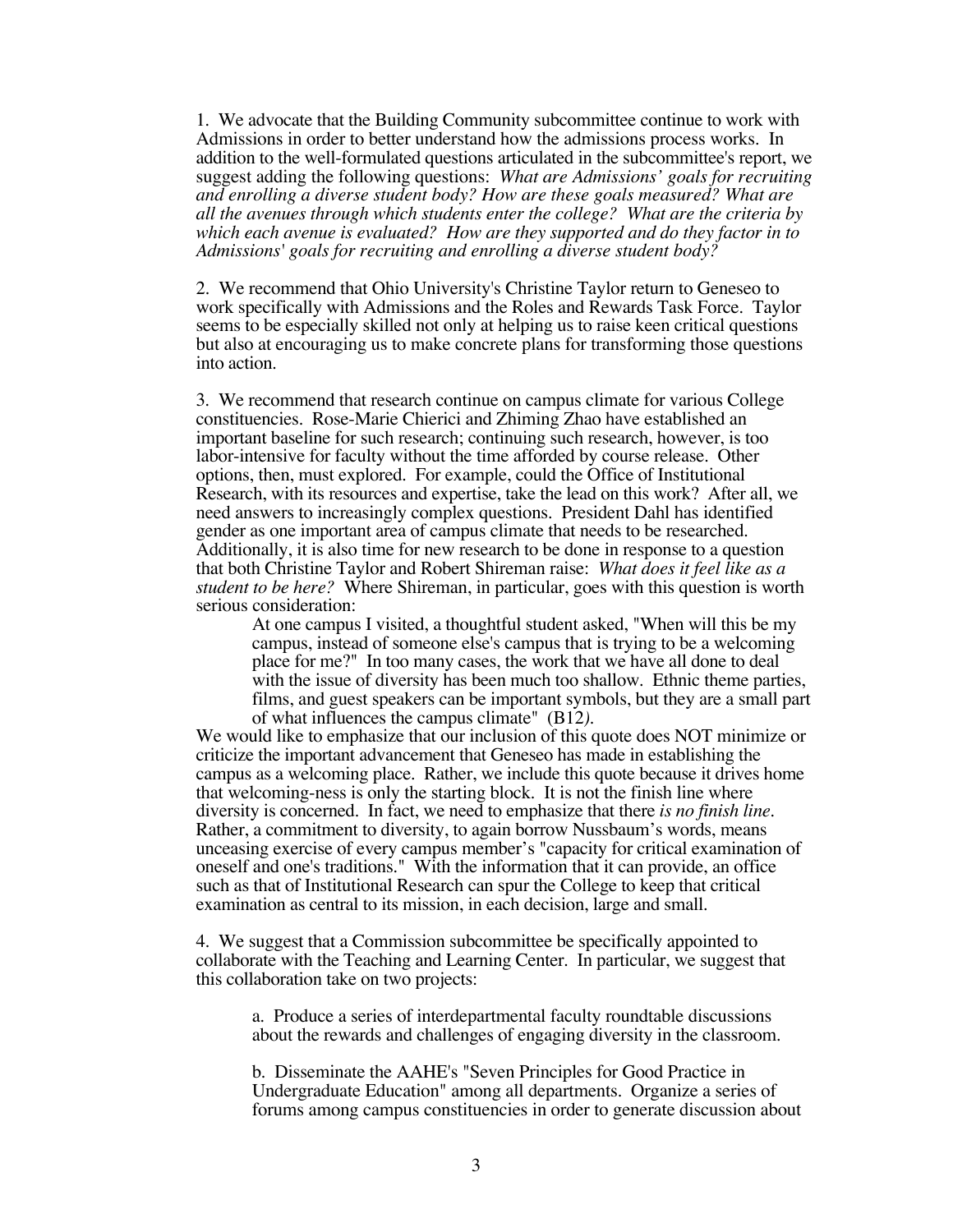the principles. This could lead to something that has been suggested before: the posting of the Seven Principles in all Geneseo classrooms.

1. Shireman, Robert. "10 Questions College Officials Should Ask About Diversity." CHE (August 15, 2003): B10, B12.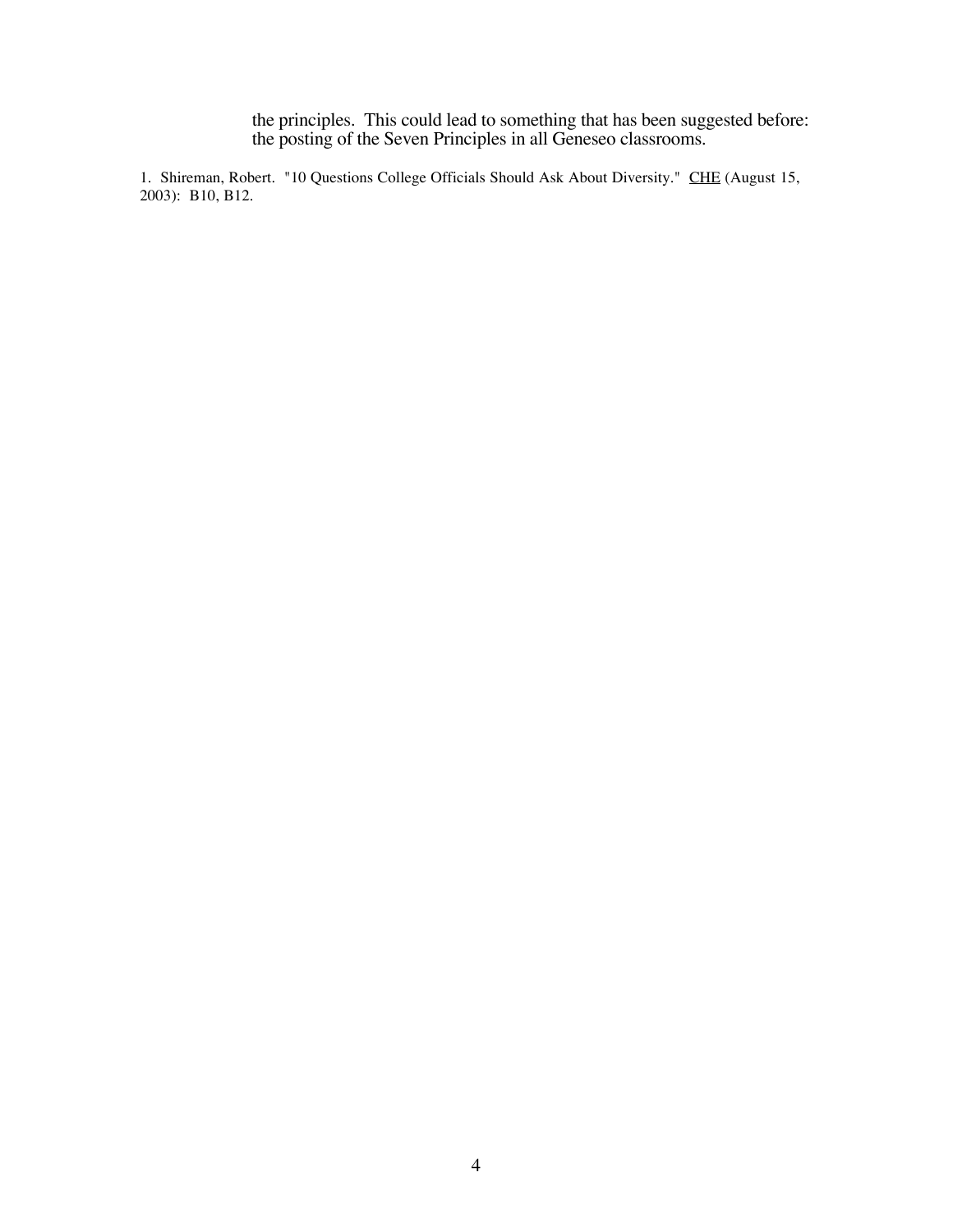#### **II. Diversity Development Subcommittee Report 2002-03:**

## *IF NOT NOW, THEN WHEN: A POSITION PAPER*

# The central question from where the Diversity Development Subcommittee stands is clear: **HOW DOES ONE CONVINCE A VERY SUCCESSFUL COLLEGE COMMUNITY THAT THERE ARE ESSENTIAL CHANGES WHICH NEED TO OCCUR IN ORDER TO EDUCATE STUDENTS FOR THE 21<sup>ST</sup> CENTURY?**

This paper calls for policy changes in the faculty reward system and campus-wide hiring practices: we are specifically asking that **diversity** be included as one of the criteria for faculty evaluation and hiring initiatives, diversity understood here under the parameters of the definition reached by the 1998-99 President's Commission on Diversity and Community. In order to prepare students for citizenship in the  $21<sup>st</sup>$  century, Geneseo faculty, staff, and students need to improve on their crosscultural competencies. We feel it is important to start with the faculty because their commitment to diversity would enhance the breadth, depth, and quality of research and teaching by increasing the variety of experiences, perspectives and scholarly interests on our campus. As Dan Strang's powerpoint presentation also emphasized, a more crosscultural competent faculty would provide a variety of role models and mentoring systems crucial in attracting, retaining and graduating a more diverse student body successfully.

We suggest the "Hiring Initiative to Promote and Enhance Diversity at Oregon State University" as a useful starting point for future campus-wide discussions on new procedures in hiring at Geneseo. They write:

- All individuals appointed to positions of leadership must demonstrate a commitment to promoting and enhancing diversity. This policy applies to all members of the University Cabinet, the President's Council, the Provost's Council, deans, directors, department heads and chairs, and all other leadership positions, including titles of assistant, associate, vice, and their equivalents.
- All other unclassified and classified positions will include a demonstrable commitment to promoting and enhancing diversity as **a preferred qualification.**

We have a compelling need to build a culture that welcomes and affirms diverse community members, supports diverse perspectives and worldviews, and diverse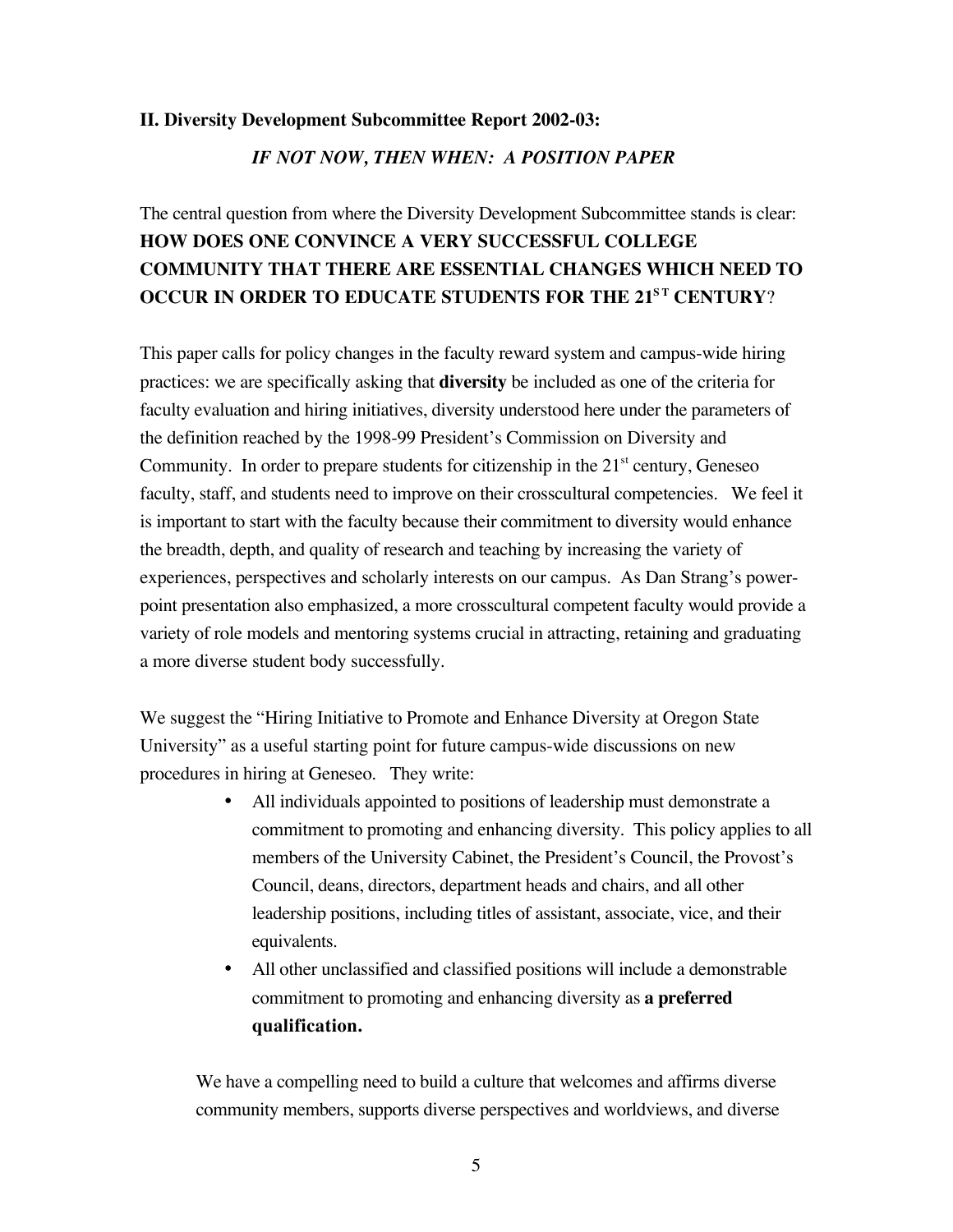ways of knowing, doing, and being. There is a direct relationship between excellence and diversity. […] We must recognize that our students have different needs and perspectives, […], our partners in business and industry have new expectations, and the communities with which the university interacts are different in many ways than those same communities were just a few years ago.

Like Oregon, let us embrace the definitions of excellence for the  $21<sup>st</sup>$  century. According to Greater Expectations: A New Vision for Learning as a Nation Goes to College, a 2002  $AAC&U$  National Panel Report, excellence for the 21<sup>st</sup> century implies an education that prepares all students for a diverse society, global interconnectedness, and the rapidly changing work environment. Colleges should aim to prepare learners who are *intentional*: who understand and participate in the process of learning; who create coherent connections among their courses and easily negotiate different environments. For intentional learners, intellectual study connects to personal life, formal education to work, and knowledge to social responsibility. Able to place themselves in the context of a diverse world, these learners draw on difference and commonality to produce a deeper experience of community  $(21-2).$ 

In institutions that are *intentional* about achieving their missions and providing high quality education to all students, the infrastructure, processes, decisions, resource allocation, and culture will collectively and coherently communicate and advance that mission. According to Robert M. Diamond**, "the closer the match between the mission of an institution and the priorities as described in the tenure and promotion system, the more productive the faculty will be in helping the institution reach its goals"**: (1).

In his charge to the Task Force on Faculty Roles, Rewards, and Evaluation, President Dahl writes

as we have grown and changed as an institution, so too have the roles and expectations for faculty. It is time to reconsider faculty roles and rewards and our system of evaluation in light of these institutional changes. In its broadest sense, therefore, my charge to the committee is **to consider faculty roles and rewards at Geneseo and to design a system of evaluation and faculty development that is more closely aligned with the mission and identity of the College in the first decade of the twenty-first century.**

President Dahl also notes that aligning faculty rewards with institutional mission is central to achieving Planning Goal #2 ("**to recruit, support, and foster the development of a**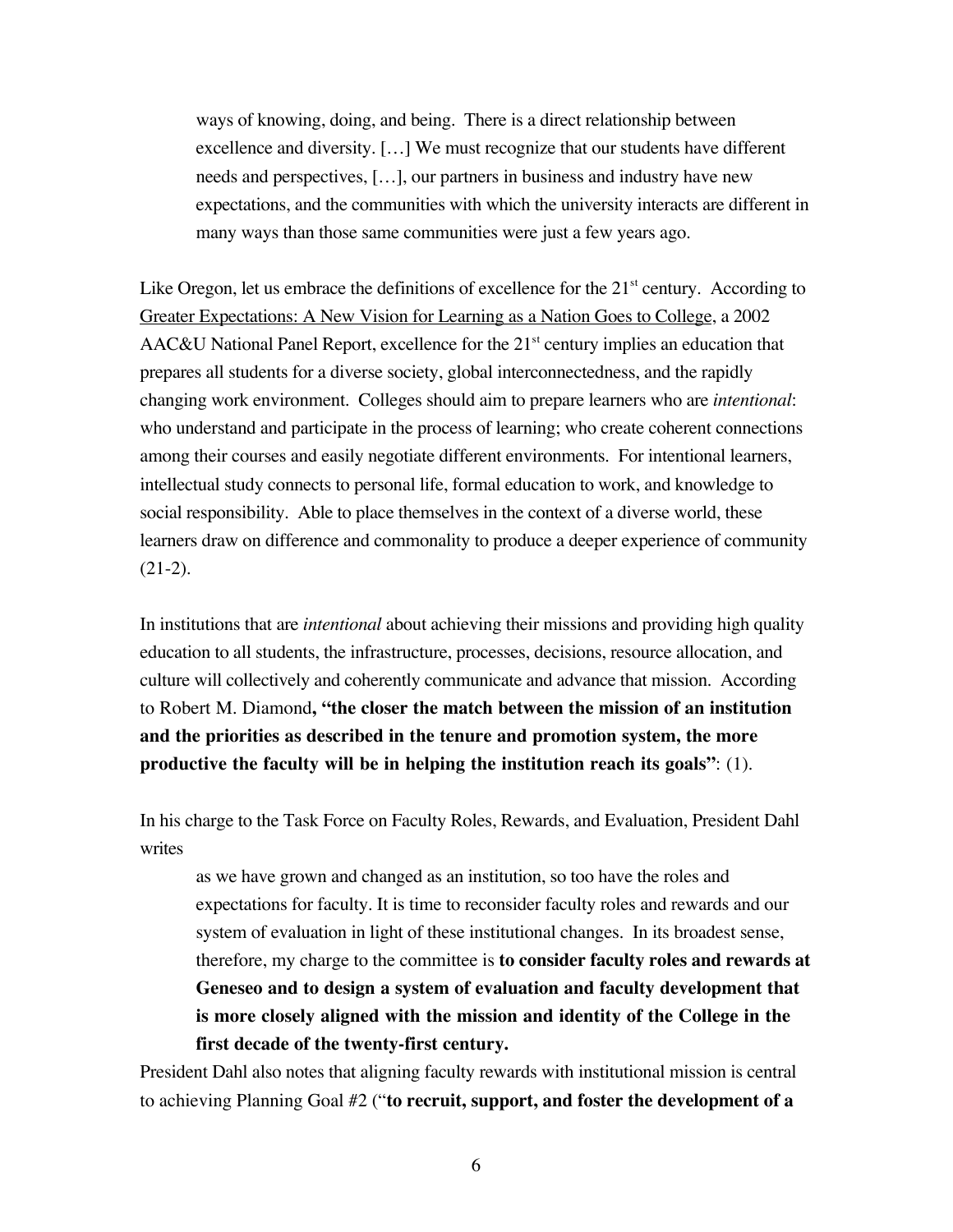**diverse community of outstanding students, faculty, and staff"**) and thereby realizes our stated values as a College.

There is undoubtedly one issue that the Report on the 2001 Survey of the Campus Climate on Diversity Issues (submitted by Zhiming Zhao and RoseMarie Chierici) and Strang's presentation on April 24th made clear, and that is the need for more diversity—in the peoples in the campus community, the curriculum, and student experiences. The issue of diversity appears in the Memorandum of Understanding (the section on Academic Program Directions emphasizes "diversity in the curriculum" as a goal), the Middle States Self-Study, the Strategic Planning Goals and Objectives, student surveys, to name only a few. However, not everyone agrees on the degree, the means to improvement, the urgency, or even on what diversity means for Geneseo. The students' perception of their education in diversity, according to a recent survey done by SUNY System Administration, is however dismal. Geneseo ranked  $27<sup>th</sup>$  out of 28 campuses on the degree to which students felt the institution helped them to appreciate and understand issues of diversity. On the same survey, Geneseo usually ranked in the top four out of 28 on other issues of satisfaction, such as academic experience, faculty-student interaction. As the group that went to the AAC&U Institute on Campus Leadership for Sustainable Innovation (July 2001) concluded, there have been efforts to move forward on the issue of diversity, but they have been in spurts and starts and, as it always happens with isolated groups and not a concerted effort, the results have matched the effort. One of the suggestions the group brought back from the Institute was to align faculty roles and rewards with institutional mission.

Before moving any further, then, let's establish some common ground as to what we mean by diversity here. Structural diversity refers to the numerical and proportional representation of students and faculty from different racial/ethnic group at each institution. A second type of diversity is characterized by the interactions that the whole campus community has with difference. Researchers argue the obvious: that structural diversity is a necessary precursor for diverse interactions to occur (Gurin). Gurin provides additional evidence regarding the ways in which diversity enhances learning for students. Students who reported higher levels of contact with diverse ideas and pedagogies and diverse peoples were more likely to show growth in their "active thinking processes" which were represented by increases in measures of complex thinking and social/historical thinking. *Crosscultural competence*, moreover, was identified as the most critical human resource need created by globalism. Bikson and Law argue that if colleges are to meet the challenges that are presented by an increasingly global economy, they will have to make changes in

7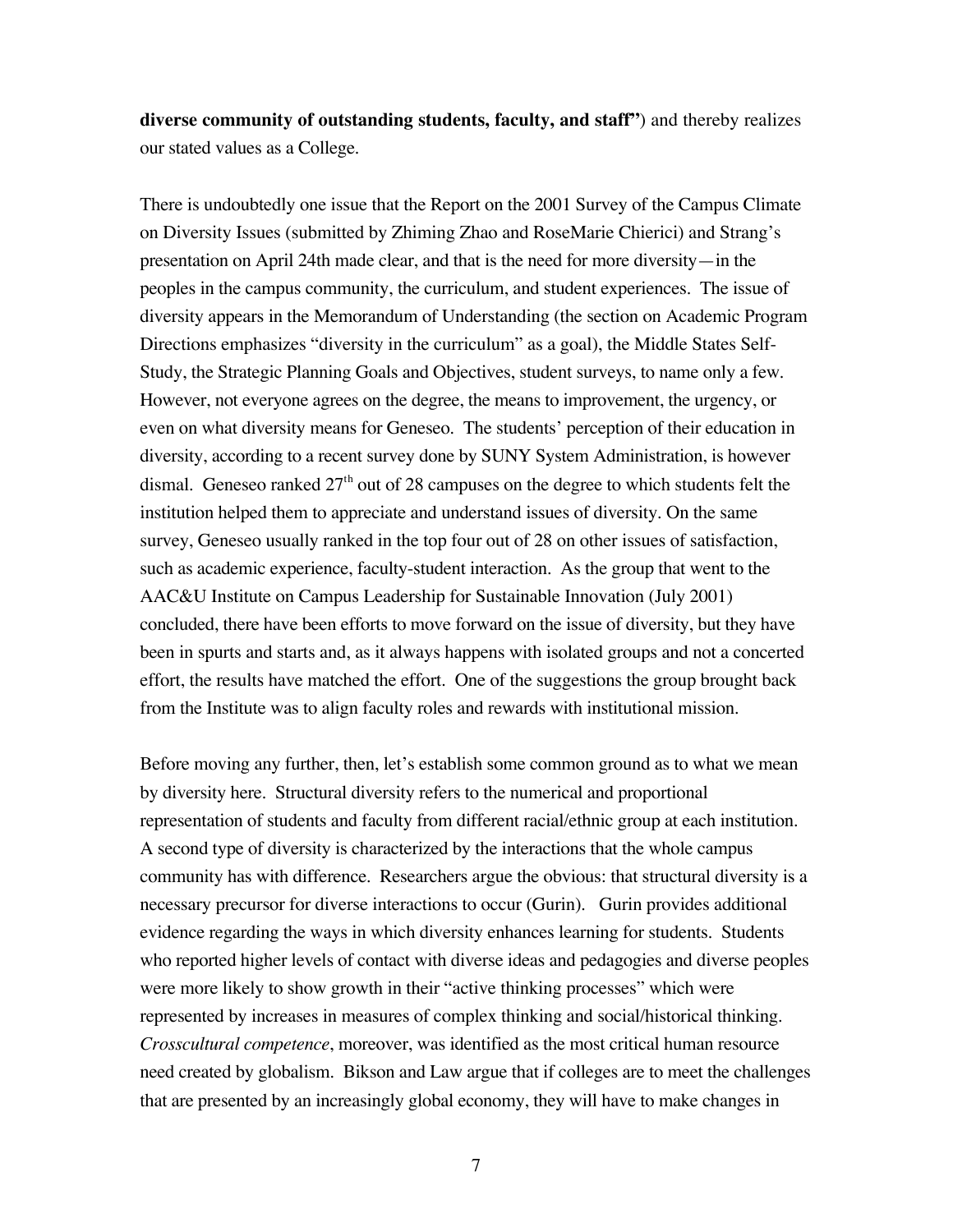many areas including the curriculum, extracurricular activities, enhanced faculty development, and innovative cooperation ventures with other colleges and universities around the world as well as with private industry. They offer specific recommendations:

Colleges should make better use of the cultural diversity already available in their student bodies and localities to cultivate global awareness and crosscultural competence… Colleges should provide faculty with incentives (and, if possible, with resources) to develop new courses or adapt existing courses to address globalism. Faculty currently receive strong signals that the only relevant performance criteria are publication records and teaching evaluations (qtd. in Milem 14-5).

To establish a compelling interest in educational diversity, then, a college must demonstrate clear, consistent internal policies and practices designed to facilitate such changes. Actualizing the value-added educational benefits associated with diversity requires active engagement in institutional transformation. The evidence of the educational benefits of diversity cannot be challenged. Research evidence regarding the individual benefits of diversity suggests that diversity enhances student growth and development in the cognitive, affective, and interpersonal domains:

This educational benefit is universal in that all students learn from it, not just minority students. […] Indeed, majority students who have previously lacked significant direct exposure to minorities frequently have the most to gain from interaction with individuals of other races (Millen).

The Subcommittee on Diversity Development has tried to find a model for incorporating diversity to faculty evaluation with no success. We did find interesting precedents for innovative processes for the evaluation of faculty. Colgate University's firm commitment to the integration of knowledge finds its way into all faculty personnel processes. New faculty hires get written expectations for interdisciplinary work. Third year review, tenure, and promotion decisions depend, in part, on interdisciplinary contributions. All dossiers must document participation in the interdisciplinary core curriculum, whose director votes on promotion and tenure (Greater Expectations 34). If interdisciplinary work can be a criterion, why not diversity? Remember that one of our core values is *innovation.*

In order to see change, we would like Geneseo's firm commitment to diversity to become evident in the reward system for college personnel. There are many ways in which this could be accomplished:

• some adjustment to Form H;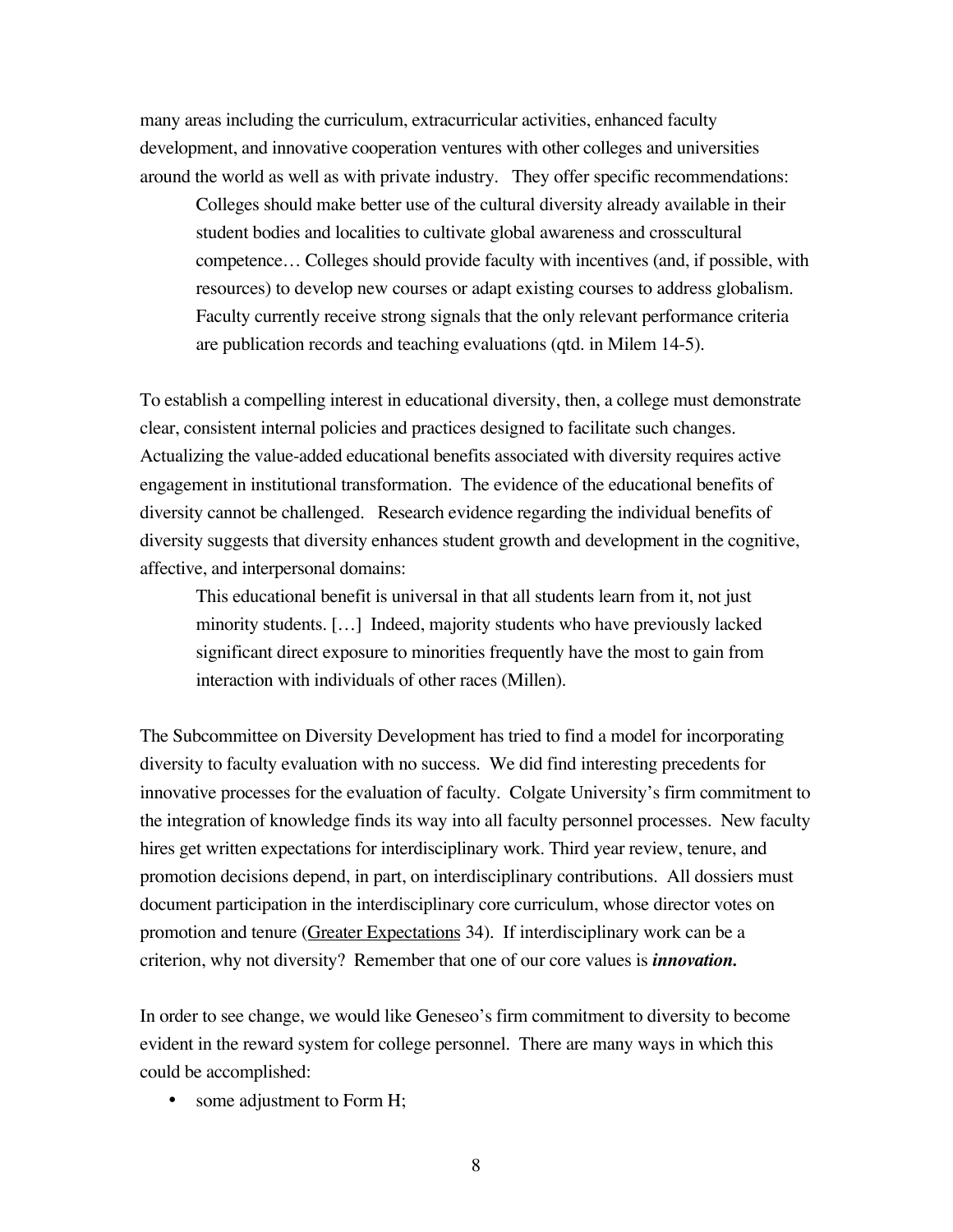- adjustment in the criteria for sponsored professorships;
- reformulation of the processes for DSI;
- leaves
- other rewards

We are not suggesting that a question on diversity be added to the student evaluation form because there is not one question that is simple enough and yet comprehensive enough to capture all facets of diversity. What we are suggesting is that in the narrative we write to introduce our dossier we highlight the efforts we have made to integrate diversity in our teaching and service: it can be as simple as requiring students to attend development events on campus—something the Business School already does—or even better, sharing the experience with our students and bringing the complexity of what we have learned into the classroom.

A liberal education for the new century looks beyond the campus to the issues of society and the workplace, aiming to produce global thinkers. A quality liberal education prepares students for active participation in the private and public sectors, in a diverse democracy, and in an even more diverse global community (Greater Expectations 25). In its very essence, liberal education for the twenty-first century is diverse and inclusive in every way. It seeks out varied perspectives, crosses disciplinary lines, pursues wisdom from multiple cultures, and employs a range of teaching strategies (GE 27).

As the COPLAC Prospectus puts it, the educational environment for undergraduates is the foremost concern of the public liberal arts college: "Faculty are there, first and foremost, to serve students, both in the classroom and in advising and mentoring" (11). What also unites COPLAC are the collective educational missions that commit to providing superior liberal arts and sciences education to their students, "recognizing cultural diversity and intellectual diversity as **integral** to its educational program" (COPLAC Prospectus 2). As the COPLAC Prospectus further explains, in terms of student backgrounds, public liberal arts colleges tend to reflect the world as it is and as it graduates will find it.

After reading President Dahl's 2003 Charge to the Diversity Commission, where he supports this position paper about **diversity as a value added to the criteria for faculty evaluation and development**, the Subcommittee on Diversity Development would welcome the opportunity to meet with the Task Force on Faculty Roles and Rewards and with the campus community to further discuss our ideas. As Provost Dixon emphasizes,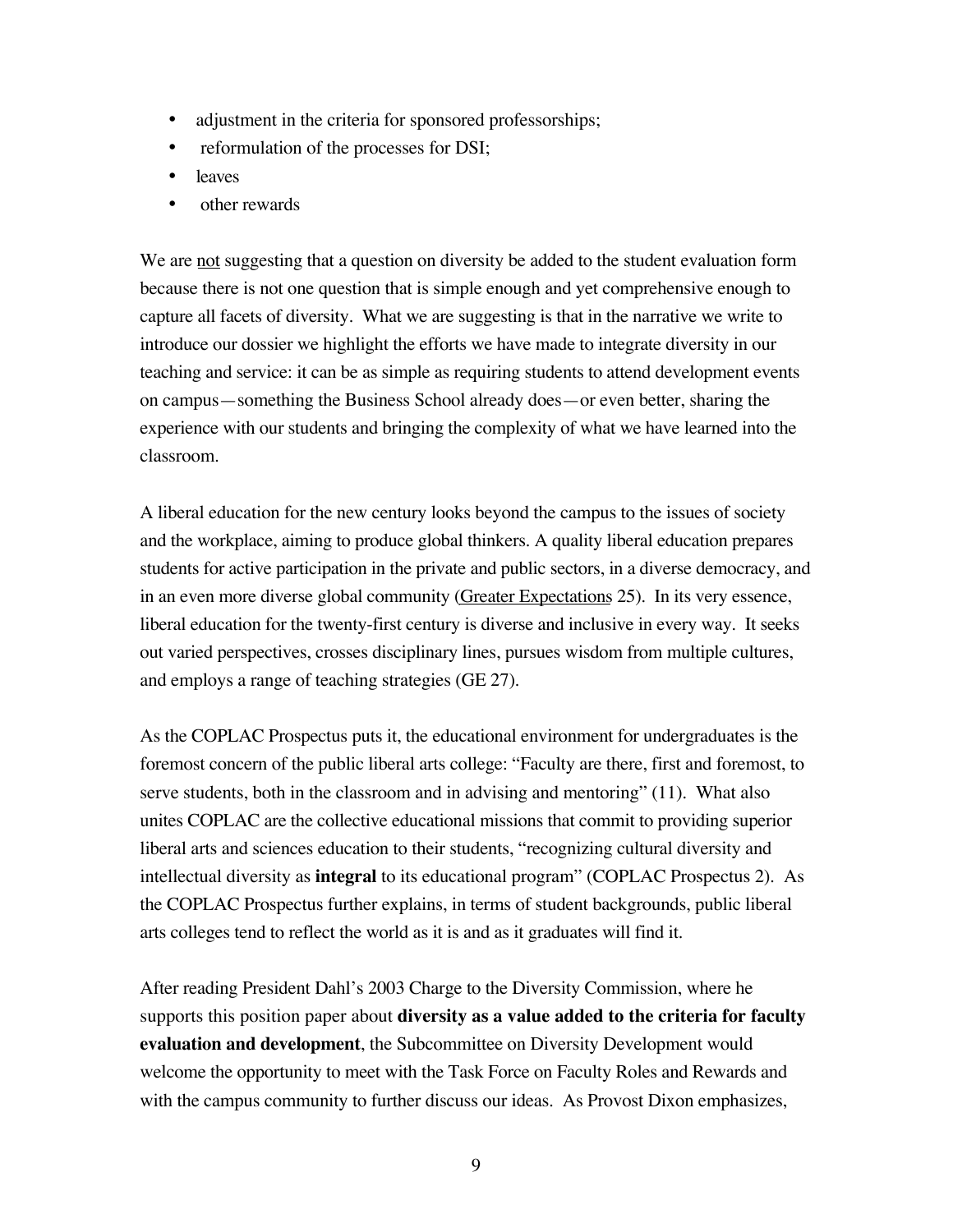"if diversity is going to be a commitment for the Institution, it means a commitment for *everyone* at Geneseo" (conversation with Lima, 1/13/03 meeting).

# *Works Cited*

1998-1999 Report of the President's Commission on Diversity and Community Bikson, J.M. and Law, S.A. Global Preparedness and Human Resources: College and Corporate Perspectives. Santa Monica, CA: RAND Corporation, 1994. Chang, Mitchell et al., Editors. Compelling Interest: Examining the Evidence on Racial Dynamics in Higher Education. http://www.aera.net/reports/dynamics.htm Diamond, Robert M. Aligning Faculty Rewards with Institutional Mission: Statements, Policies and Guidelines. Bolton, MA: Anker Publishing Co., 1999. Gurin, Patricia. "Expert Report" in The Compelling Need for Diversity in Higher Education. Gatz, Bollinger et al., eds. Ann Arbor: U of Michigan, 1999. Milem, Jeffrey. "The Educational Benefits of Diversity: Evidence from Multiple Sectors." Chapter 5 of Compelling Interests (Prepublication Draft). National Panel Report. Greater Expectations: A New Vision for Learning as a Nation Goes to College. AAC&U, 2002. Strang, Dan. "Some Thoughts and Observations about Diversity." A Power Point Presentation, SUNY Geneseo, April 25<sup>th</sup>, 2003. http://oregonstate.edu/admin/President/office/hiringInitiative.html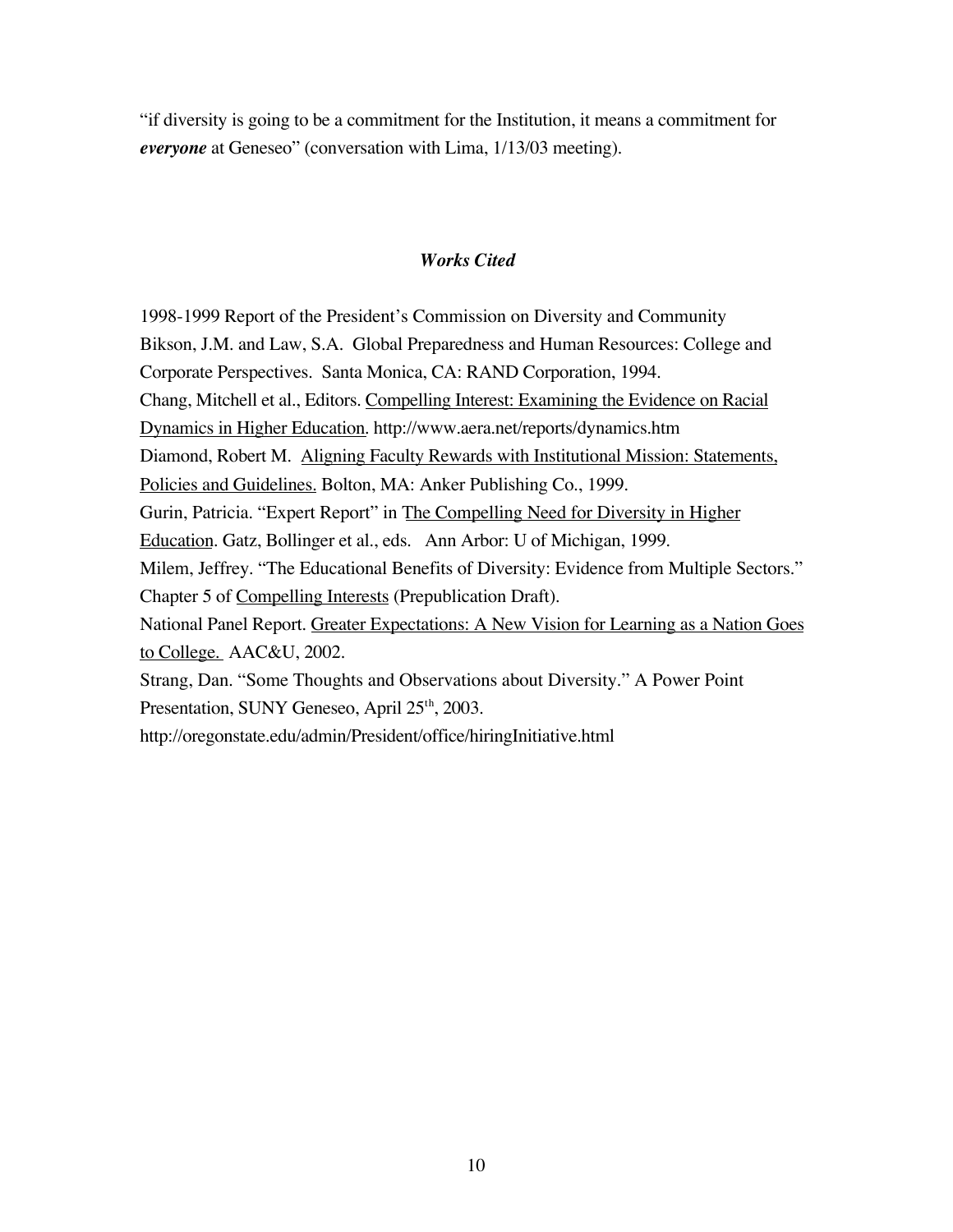#### III. **BUILDING COMMUNITY SUBCOMMITTEE REPORT: 2002-2003**

Members: George Anselme, Irene Belyakov, Robert Bonfiglio, Ralph Carrasquillo, Julie Caruccio, William Cook, Marie Henry, Don Marozas, Robert Owens, Michael Schinski, Monica Schneider (chair), Joseph Van Remmen

According to the College Mission Statement, SUNY Geneseo's goal is "to create an integrated learning-centered environment…[in which] the entire community works together to develop socially responsible citizens with skills and values important to the pursuit of an enriched life and success in the world." In pursuit of this goal, the College is "to recruit, support, and foster the development of a diverse community of outstanding students, faculty, and staff." This past academic year, the Building Community Subcommittee focused on two major issues regarding the recruitment and support of outstanding students who contribute significantly to the development of a diverse community. Specifically, the first issue pertained to the inclusion and support of international students and other students for whom English is not their native language. The second issue pertained to the recruitment, admission, and retention of students from traditionally underrepresented backgrounds.

#### I. **Support of International Students & Students For Whom English Is Not Their Original Language**

**Major Issue or Concern Raised:** Currently, there is a lack of standardization and access of support services to all students for whom English is not their native language (including international students, some of the students entering via the AOP program, and recent immigrants admitted through traditional admissions). Depending on the avenue of admissions, students have greater or less access to support and resources both in and out of the classroom. Furthermore, there is currently no formalized or centralized mechanism for supporting faculty who wish to address the needs of these students in the classroom. The following recommendations were developed to address these issues and concerns.

#### **A. Integration of Services Related to Teaching and Learning**

The Subcommittee recommends the development of a center that integrates resources designed to provide a comprehensive system of support for faculty, students, and staff in their academic and professional development. This center should use a model similar to the one developed at Hobart and William Smith College, which incorporates direct student services, a teaching and learning center for both faculty and students, an ESL program, a multicultural affairs program, and a student disabilities office (see advertisement from the Chronicle of Higher Education, Appendix A). This center would not only standardize and increase the access of language support services for international and other non-native speakers of English, it would be consistent with our mission goal of creating an integrated learning-centered environment for all members of the college community, including students, faculty, and staff.

Recommendations and Specific Issues to Consider (based on conversations with Isom Fearn, Director of Access Opportunities Program)

The center:

would encourage students, faculty, and staff to take an active role in their development, increasing a sense of power and responsibility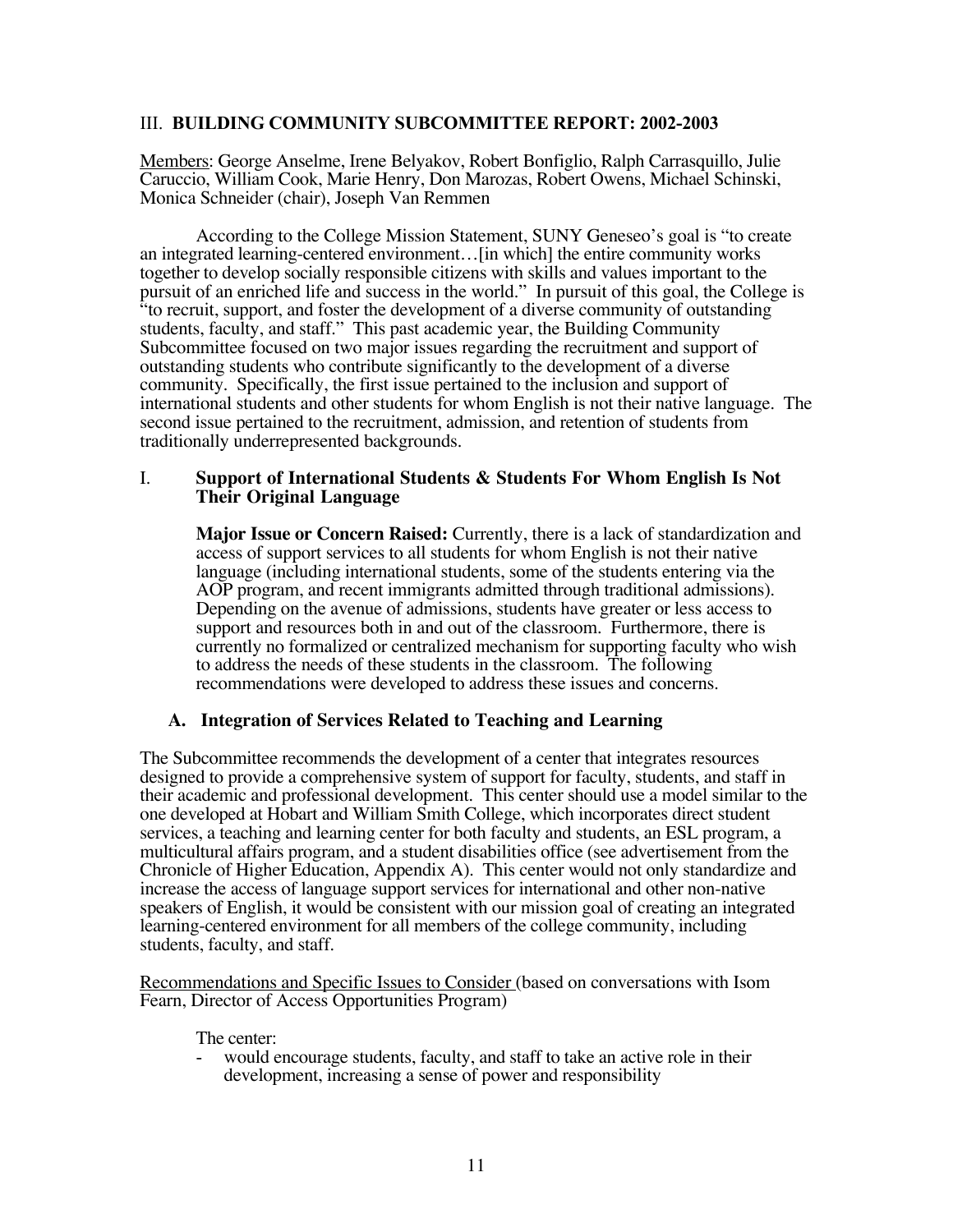- would not only serve the interests of the current members of the college community but could serve as a marketing tool for recruitment
- could perhaps provide assessment for students (e.g., language skills) and support self-assessment for faculty and staff
- should incorporate continuous involvement from students, faculty, and staff
- should perhaps address issues related to cultural phenomena and English language dialects within the U.S. as well as ESL support services

## **B. Integration and Perhaps Expansion of Support Services Related to English Language Skill Development (including reading, writing, and speaking)**

Members of the Building Community Subcommittee met with Provost Barbara Dixon and Dean Susan Bailey to discuss potential ways to address issues pertaining to students for whom English is not their original language. Provost Dixon and Dean Bailey noted that the Provost's office, in conjunction with the Dean's office, was considering a coordinated program based on a skill development model that would be available to all students who are non-native speakers of English. This program would potentially involve hiring a full-time person to coordinate both speech and writing services. This program would also require examining the current relevant services and courses to determine how to best coordinate them into a comprehensive program.

The Building Community Subcommittee supports this proposal and recommends that this program be housed under the larger integrated center described in the previous section. The Building Community Subcommittee, with the help of Heidi Levine (Director of Student Health and Counseling) and Lisa Czerniecki, examined the types of ESL services and programs available at other institutions (see Appendix B). The types of services available varied widely from institution to institution. Having such a program at SUNY Geneseo would put the college ahead of the curve and would demonstrate our commitment to fostering the academic, intellectual, social, psychological, and interpersonal development of a diverse student body.

# Recommendations and Special Issues to Consider

This program:

- should emphasize skill development rather than remedial help
- should incorporate support services and courses already in place. This process may require modification or restructuring of current services or courses.
- should be made available and accessible to all students. This program could be used to encourage all students to continue to develop their English language skills with an emphasis on students as life-long learners.
- should work in conjunction with faculty/staff and the courses they teach

# **C. Proposed Policy for Students Who Identify Themselves as Non-native Speakers of English**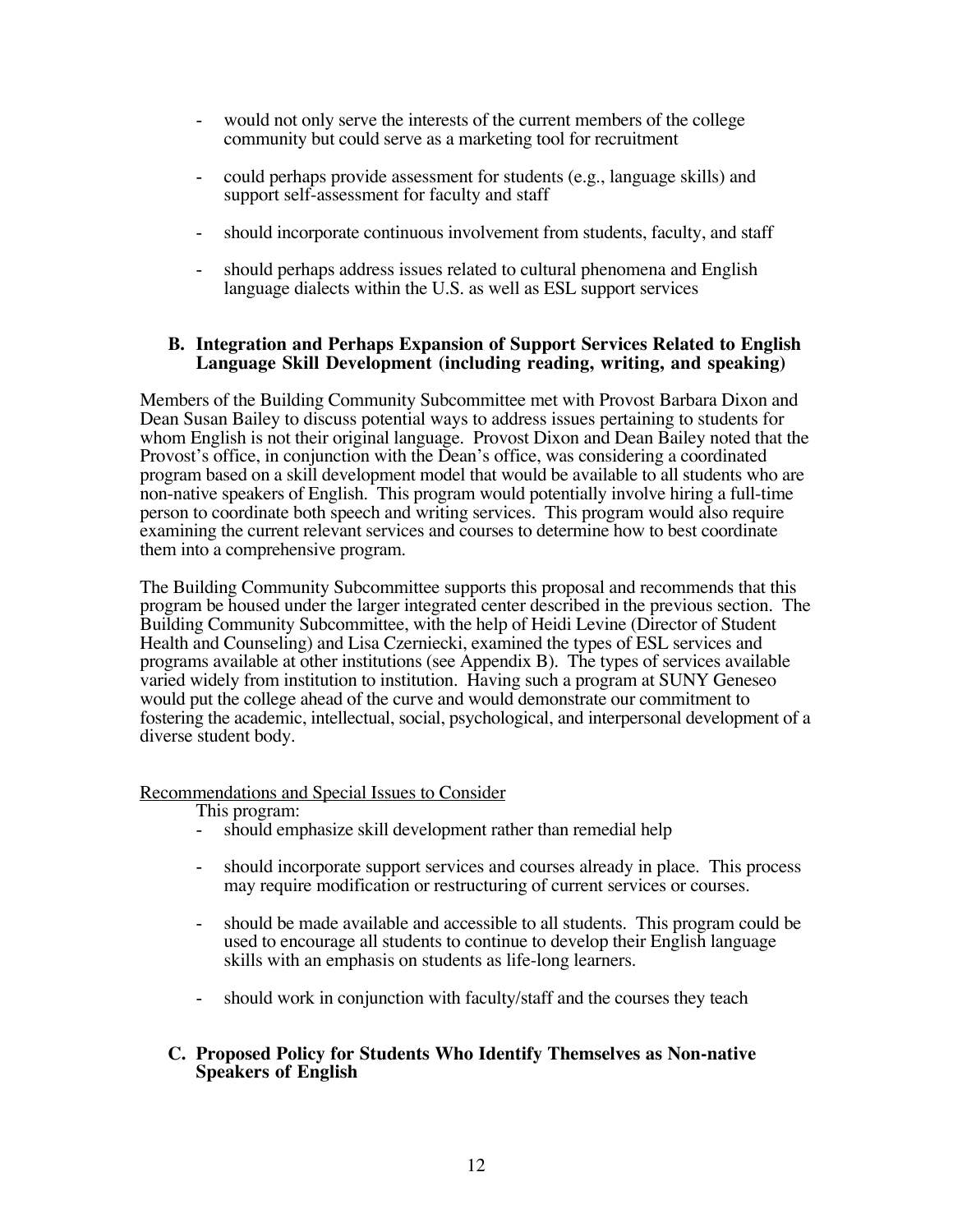The Building Community Subcommittee developed a proposed policy recommending that faculty give appropriate and reasonable consideration in lectures, assignments, and testing to students who have identified themselves as non-native speakers of English (see Appendix C). This policy could be implemented as part of the coordinated English Language Skill Development Program described above. The policy would be implemented only for students who self-identify as non-native speakers of English and who are actively participating in the English Language Skill Development Program.

This policy could potentially standardize and formalize the support available in the classroom for students for whom English is not their native language. In addition, it could provide formal support and guidance to faculty and staff as they try to meet the needs of these students in their courses. This policy could also serve as a mechanism for identifying students in need and matching them with a larger, more integrated program of services available through the College. Lastly, this policy could serve an important role in creating conditions in the classroom by which all students can learn.

It is important to note that there is precedence for this policy at our institution. This policy is actually a revised version of a similar policy, which passed on first reading at the final 1993-1994 SUNY Geneseo College Senate meeting. Due to an oversight, the Senate did not vote on a second reading of the policy in fall 1994. Consequently, the College never developed a formal standard policy on this issue.

Members of our Subcommittee met with Susan Bailey (Dean of the College), Tabitha Buggie-Hunt (Director of Disabilities Services), Barbara Dixon (Provost), Isom Fearn (Director of Access Opportunities Program), Mary Hope (Director of International Student Services), and Edgar Miranda (Director of Xerox Multicultural Teaching Center) to discuss this policy. The following issues and concerns were raised in these discussions.

#### Concerns and Special Issues to Consider

1. Should the policy be a recommendation or a requirement for faculty?

The Building Community Subcommittee recommends that the policy be proposed as a requirement for faculty to provide some standardization. However, we expect that most faculty members would provide reasonable consideration to self-identified students who demonstrated need, even if it was a recommendation and not a requirement. Some of the schools that we contacted (e.g., Ramapo College of New Jersey, Massachusetts College of Liberal Arts) noted that professors at their institution were expected but not required to help students with minor needs, with different schools having different levels of compliance (see Appendix B).

2. How would a faculty member determine what are reasonable considerations? How could abuse of the policy be prevented?

A small consulting committee comprised of faculty and staff who are knowledgeable about ESL issues (e.g., Irene Belyakov, Bob Owens, Mary Hope) would develop guidelines or general criteria for assessing need and/or level of competency. This committee would also meet with the student to determine need and to make recommendations to the student regarding other services that the student should be using. If the student is not using the other services provided in the English Language Skill Development Program or is not willing to use those services recommended by the committee, then the student will be ineligible to request reasonable consideration in the classroom. Some requests (e.g., the use of a dictionary during exams) may not require going through the committee.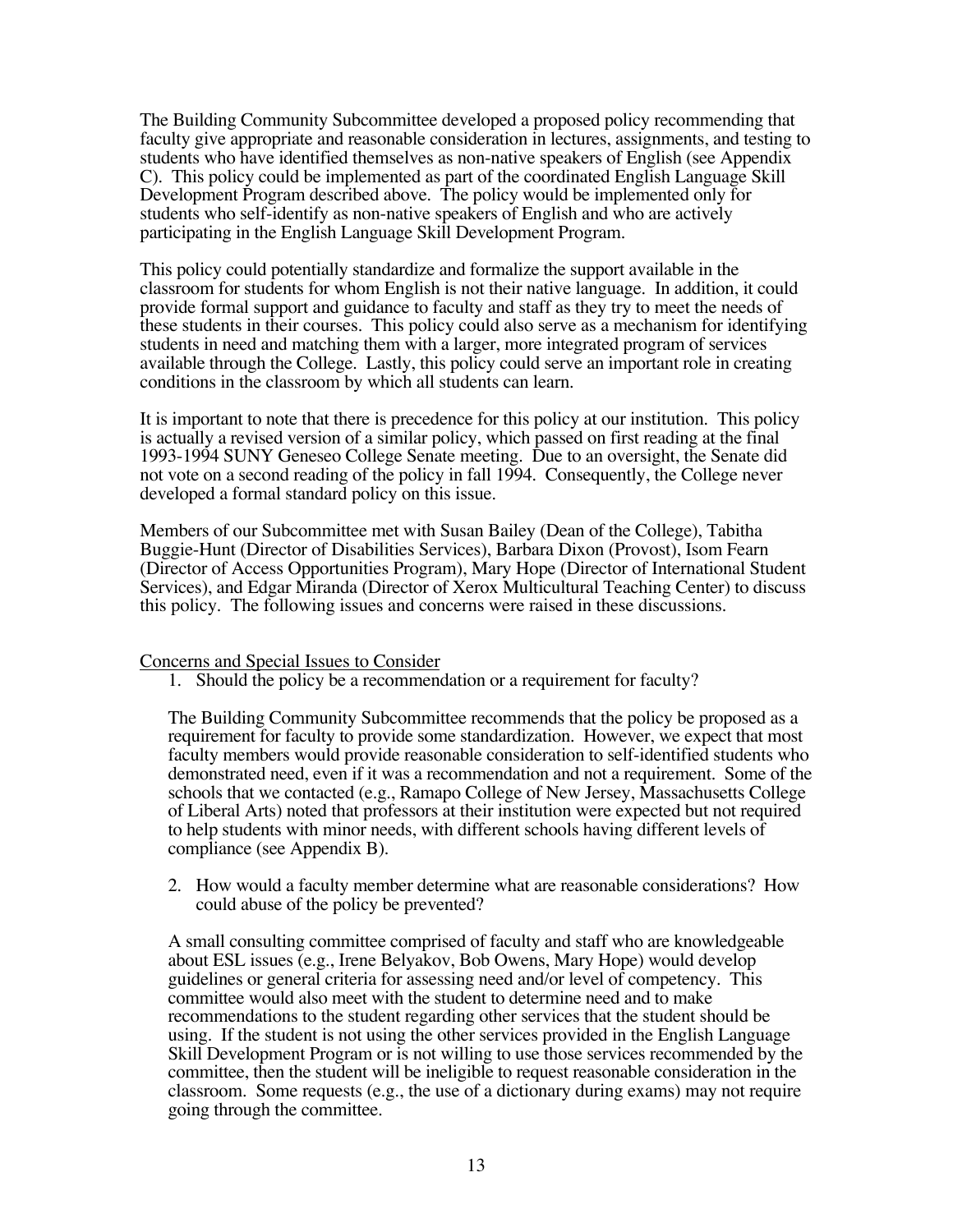3. How would grievances be handled? What if a faculty member believes that the student should not receive special consideration or is not willing to honor a particular type of request? Would it make a difference if the policy were a recommendation or requirement?

Students in this situation would be expected to follow normal grievance procedures. The process would be more straightforward if the policy was a requirement.

4. Would allowing reasonable considerations for non-native speakers of English do them a disservice and slow down their English language skill development? Will they be at a disadvantage in graduate school or in their future jobs? These students may not have the same considerations in the future.

Students' English language skills are expected to improve over time. Moreover, different courses and different testing styles would require different types and levels of consideration. The reasonable considerations required would reflect this growth and change. This policy is intended to support students in their language skill development, but to also encourage students to develop those skills by using the support services available. For example, if a student has been receiving considerations across several semesters and has not changed his/her level of need or increased his/her participation in the Program, then that student's request may be denied. Moreover, the considerations addressed by this policy are intended to be moderate and very reasonable. These types of considerations (e.g., use of a dictionary or some additional time to process materials) are likely to be available to all graduate students and professionals. Nevertheless, the consulting committee could develop specific strategies for dealing with this issue.

5. How does this policy differ from the mandates for students with disabilities? If the Disabilities Office cannot mandate extra time or other considerations without legal documentation, is it fair to allow other students to have these considerations?

The accommodations required by the ADA are legal mandates that require documentation; these disabilities are not expected to change significantly over time and require accommodation throughout a student's academic career. The policy and the larger English Language Skills Development Program come from a skill development model rather than a disabilities model. The program and the policy are designed to address English language skill development and would be made available to any student who needs it. Students' language skills are expected to improve over time. Students will be made responsible for using the services available and for demonstrating growth over time. Students are not expected to require the policy for every course or throughout their entire academic career at the College. Nonetheless, this issue is an important one that needs to be further discussed in order to ensure fairness and equity for all students.

Recommendations

- 1. A consulting committee comprised of individuals who are knowledgeable about ESL issues should be developed. This committee could be a subcommittee of the Commission or a free-standing committee.
- 2. One focus of the consulting committee could be to coordinate with relevant members of the college community in the development of an integrated English Language Skill Development Program available to all students.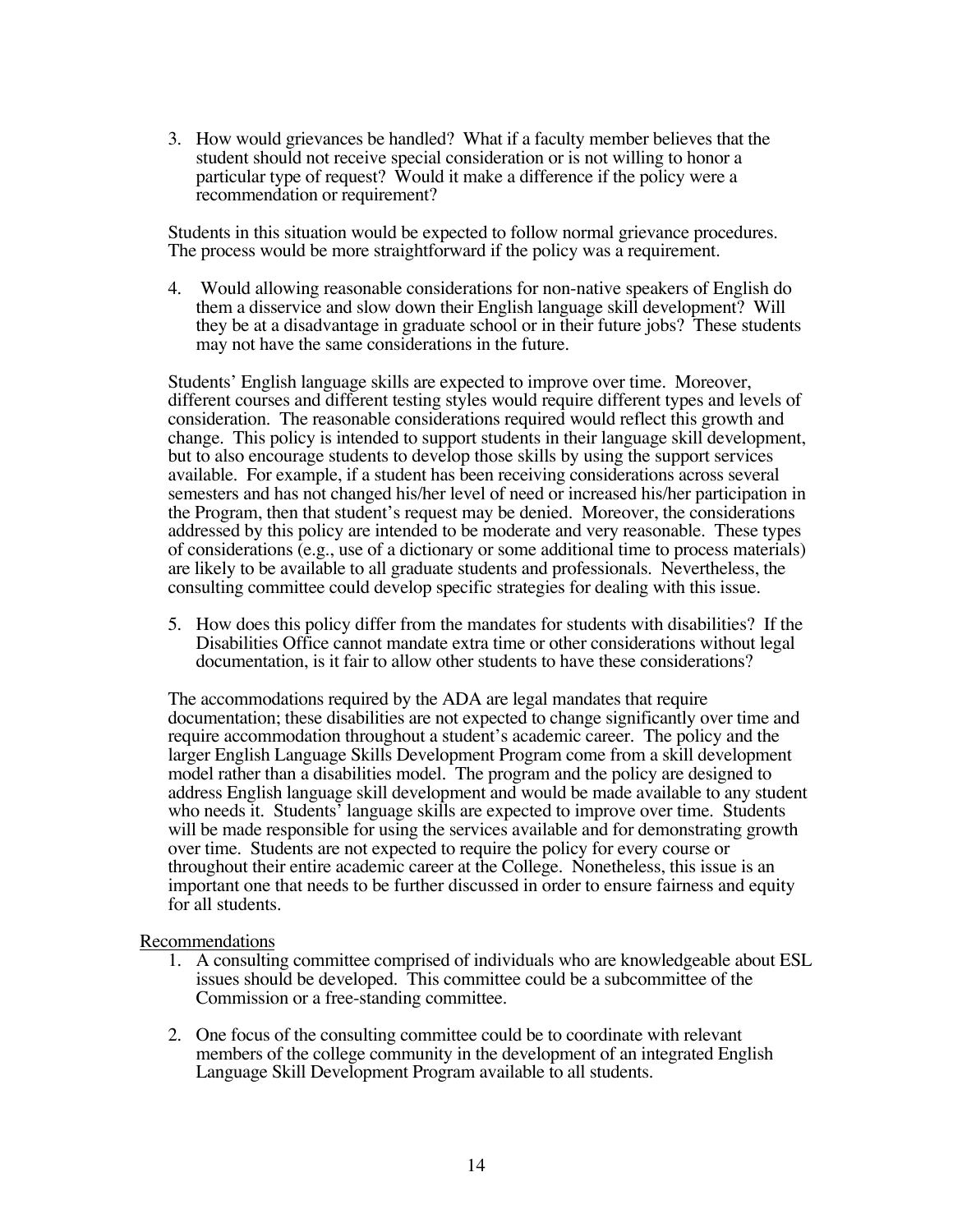- 3. A second focus of the consulting committee could be to finalize the proposed policy, coordinate efforts to meet with different departments to discuss this issue, and submit the policy to the SUNY Geneseo College Senate. If the policy passes, then this committee could be responsible for developing general guidelines for assessing need.
- 4. A third focus of the consulting committee could be to develop guidelines for faculty and staff regarding classroom pedagogy that addresses the needs of students for whom English is not their native language. These guidelines could be developed in conjunction with the Teaching and Learning Center.

#### **II. Recruitment, Selection, and Retention of Students from Traditionally Under-represented Groups**

**Major Issue or Concern Raised:** One major goal of the Commission is to support the College's efforts "to recruit, support, and foster the development of a diverse community of outstanding students, faculty, and staff." An important component of this mission statement is the recruitment and retention of students from traditionally underrepresented groups. In order to support the Offices of Enrollment Services and Admissions in these efforts, the Building Community Subcommittee was charged with educating themselves about the current practices being employed to increase contacts with, and applications and enrollments from underrepresented groups.

Members of the Building Community Subcommittee met with Bill Caren (Associated Vice-President of Enrollment Services), Kris Shay (Associate Director of Admissions), and George Anselme (Assistant Director of Admissions). Bill Caren provided some initial information about general outreach procedures as well as direct recruitment and admissions procedures. The primary focus of the discussion was on outreach programs involving faculty that have been used in the past (e.g., connections with Brooklyn Tech) and procedures currently being used both locally (e.g., Rochester, Xerox Center) and in other parts of the state. George Anselme also reported that his department will increase its emphasis on the Ambassador Program, which involves having current students go back to their high schools to recruit new students.

What emerged from this initial discussion was the realization that faculty, staff, and student involvement is crucial to the process. Specifically, as a college, we need to acknowledge the interconnectedness between different facets of the college and the importance of faculty, staff, and student involvement in the outreach, recruitment, and retention of students from traditionally underrepresented groups. Historically, outreach and recruitment programs that include faculty, staff, and student involvement have been successful in the past. However, these programs require a significant amount of time and dedication on the part of the faculty, staff, and/or students involved in the program. They also require a significant amount of support from the institution.

This past semester, another subcommittee of the Commission developed and presented a position paper to the Faculty Roles and Rewards Committee that emphasized the importance of rewarding diversity-related work and other contributions traditionally overlooked in the tenure, promotion, and DSI decisions. The Building Community Subcommittee strongly believes that the changes proposed in the position paper have the potential to directly impact the College's recruitment efforts regarding students from traditionally underrepresented groups. If faculty and staff were rewarded for their time, dedication, and commitment to fostering and supporting a diverse college community, more faculty and staff may be able to dedicate the time and energy needed to effectively recruit and retain students from